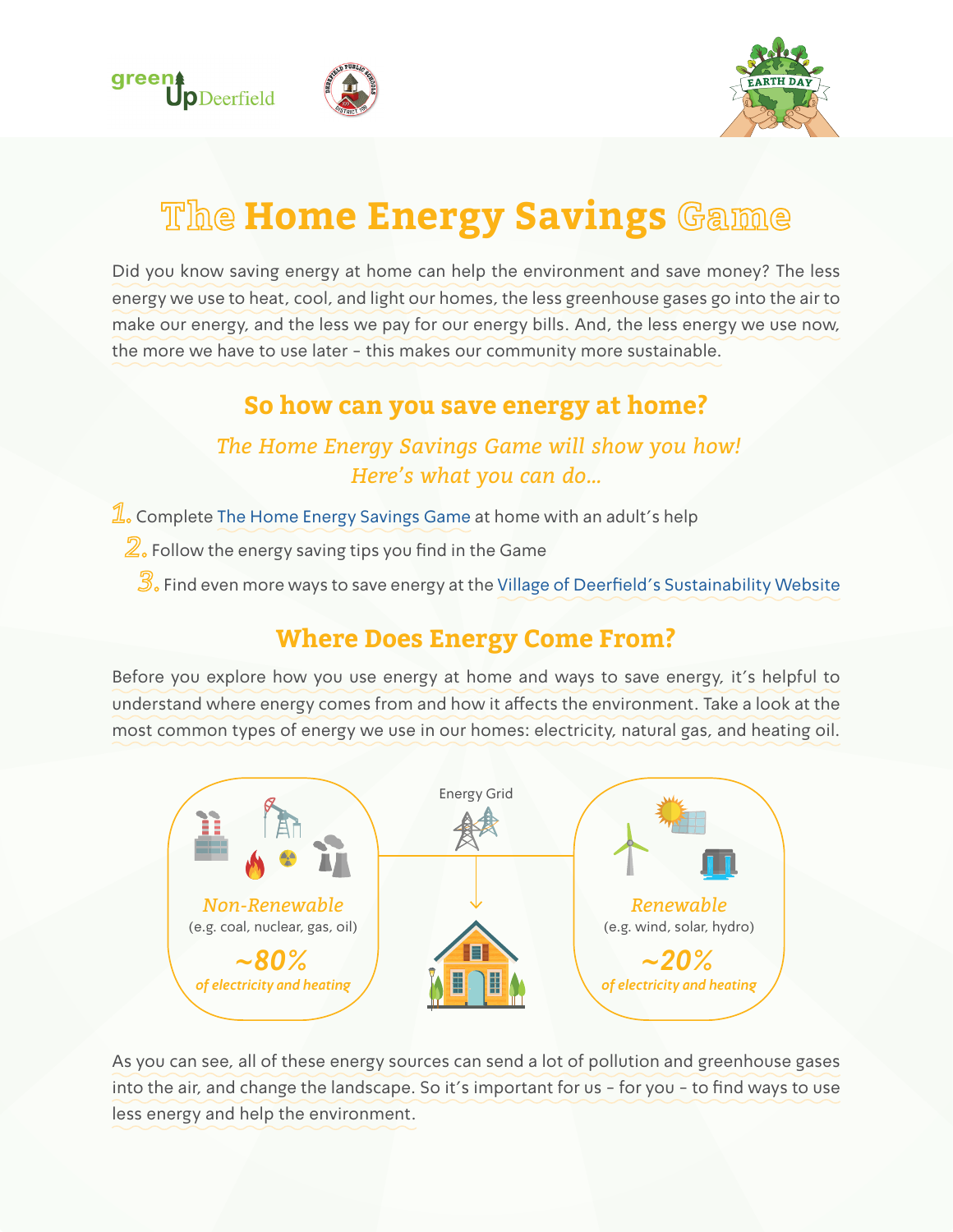





# **How Do We Use Energy?**

*Now that you know where energy comes from, let's look at ways we use*  **and waste** *energy - look at the picture below:*

 $\mathbb{1}_{\circ}$  Can you find all the ways energy is being used wisely in this home?

 $\mathbb Z$ . Can you find the ways that energy is being wasted?

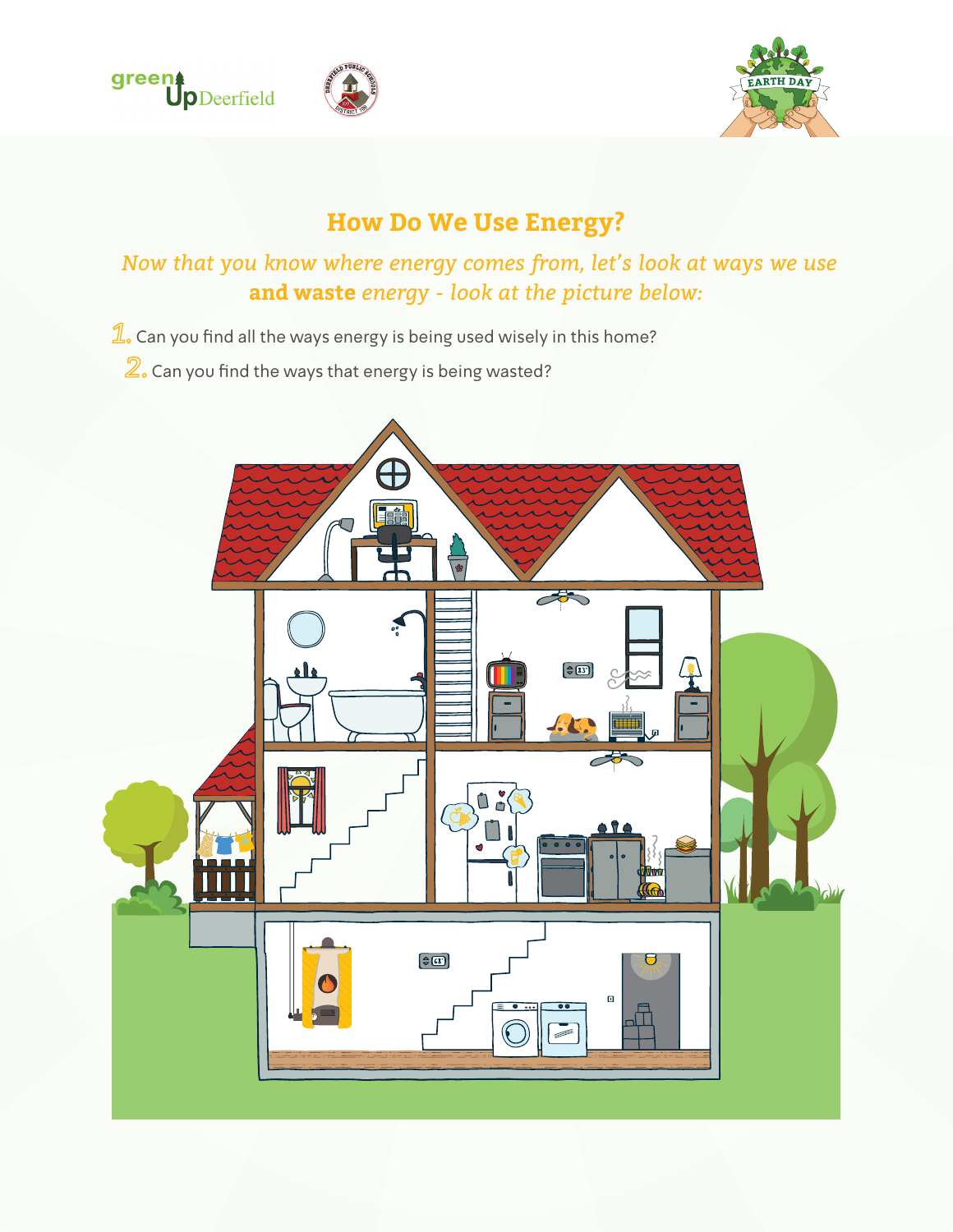



# **Have you found everything in the picture?** *Check yourself against this list:*

- $\Box$  Let the sunshine in! During the day when it is brighter outside, open the curtains and use the sunlight instead of turning on the lights. (Leaving two lights on for 250 days a year while you are at school could cost 30\$-40\$.)
- $\Box$  Turn off the dishwasher right before the drying cycle and let the dishes air dry.
- $\Box$  Don't leave the refrigerator door open. Decide what you want to eat before you open the door.
- $\Box$  Instead of cooking, have a sandwich night once a week. Not cooking on the stove or in the oven saves gas and electricity.
- $\Box$  Set your thermostats at 65F to 68F in the winter months. The rule of thumb says that you could save 3% of your bill for every degree you turn back your thermostat.
- $\Box$  Install hot water tank covers and lower water temperature to 120F.
- $\Box$  Plant trees and shrubs. Trees that lose their leaves are best to block the sun in the summer and when the leaves fall, they let the sun shine through in the winter helping to warm your house.
- $\Box$  Replace conventional light bulbs with LED light bulbs.
- $\Box$  When you have a sunny day, hang clothes outside instead of using the dryer.
- $\Box$  Turn lights off as you leave the room.
- $\Box$  Use energy saving appliances.
- $\Box$  Don't leave windows or outside doors open when heat or air conditioning is on.
- $\Box$  Turn lights off ceiling fans when you leave the room.